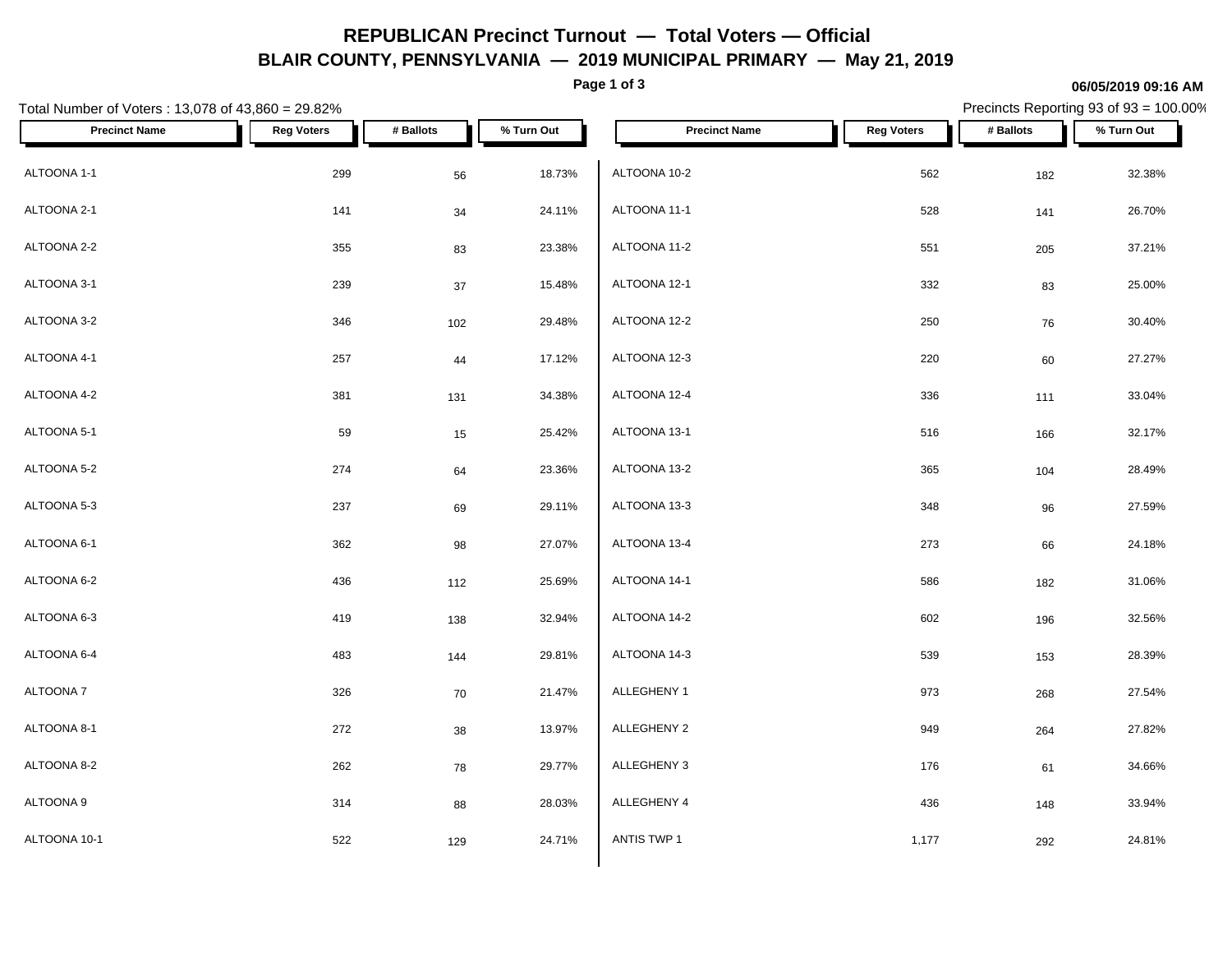## **REPUBLICAN Precinct Turnout — Total Voters — Official BLAIR COUNTY, PENNSYLVANIA — 2019 MUNICIPAL PRIMARY — May 21, 2019**

**Page 2 of 3**

#### **06/05/2019 09:16 AM**

Precincts Reporting 93 of 93 = 100.00%

| Total Number of Voters: 13,078 of 43,860 = 29.82% |                   |           |            |                        |                   | Precincts Reporting 93 of 93 = 100.00% |            |  |
|---------------------------------------------------|-------------------|-----------|------------|------------------------|-------------------|----------------------------------------|------------|--|
| <b>Precinct Name</b>                              | <b>Reg Voters</b> | # Ballots | % Turn Out | <b>Precinct Name</b>   | <b>Reg Voters</b> | # Ballots                              | % Turn Out |  |
| ANTIS TWP 2                                       | 712               | 174       | 24.44%     | HOLLIDAYSBURG 2        | 290               | 102                                    | 35.17%     |  |
| ANTIS TWP 3                                       | 871               | 203       | 23.31%     | HOLLIDAYSBURG 3        | 316               | 101                                    | 31.96%     |  |
| BELLWOOD BORO                                     | 671               | 168       | 25.04%     | <b>HOLLIDAYSBURG 4</b> | 351               | 132                                    | 37.61%     |  |
| <b>BLAIR 1</b>                                    | 695               | 239       | 34.39%     | HOLLIDAYSBURG 5        | 321               | 139                                    | 43.30%     |  |
| BLAIR 2                                           | 763               | 216       | 28.31%     | HOLLIDAYSBURG 6        | 302               | 96                                     | 31.79%     |  |
| <b>BLAIR 3</b>                                    | 626               | 158       | 25.24%     | HOLLIDAYSBURG 7        | 311               | 110                                    | 35.37%     |  |
| <b>CATHARINE TWP</b>                              | 348               | 143       | 41.09%     | <b>HUSTON TWP</b>      | 579               | 199                                    | 34.37%     |  |
| <b>DUNCANSVILLE</b>                               | 489               | 158       | 32.31%     | <b>JUNIATA TWP</b>     | 492               | 129                                    | 26.22%     |  |
| FRANKSTOWN TWP1                                   | 812               | 269       | 33.13%     | LOGAN TWP 1            | 754               | 280                                    | 37.14%     |  |
| FRANKSTOWN TWP2                                   | 685               | 230       | 33.58%     | LOGAN TWP 2            | 914               | 317                                    | 34.68%     |  |
| <b>FRANKSTOWN TWP3</b>                            | 847               | 266       | 31.40%     | LOGAN TWP 3            | 472               | 197                                    | 41.74%     |  |
| FRANKSTOWN TWP4                                   | 592               | 170       | 28.72%     | LOGAN TWP 4            | 680               | 217                                    | 31.91%     |  |
| FRANKSTOWN TWP5                                   | 295               | 269       | 91.19%     | LOGAN TWP 5            | 702               | 231                                    | 32.91%     |  |
| FREEDOM TWP 1                                     | 455               | 134       | 29.45%     | LOGAN TWP 6            | 866               | 255                                    | 29.45%     |  |
| FREEDOM TWP 2                                     | 881               | 195       | 22.13%     | LOGAN TWP 7            | 309               | 118                                    | 38.19%     |  |
| <b>GREENFIELD TWP1</b>                            | 566               | 125       | 22.08%     | <b>MARTINSBURG 1</b>   | 405               | 140                                    | 34.57%     |  |
| <b>GREENFIELD TWP2</b>                            | 78                | 20        | 25.64%     | <b>MARTINSBURG 2</b>   | 482               | 153                                    | 31.74%     |  |
| <b>GREENFIELD TWP3</b>                            | 692               | 121       | 17.49%     | NEWRY BORO             | 55                | 16                                     | 29.09%     |  |
| <b>HOLLIDAYSBURG 1</b>                            | 206               | 55        | 26.70%     | NORTH WOODBURY         | 1,178             | 408                                    | 34.63%     |  |
|                                                   |                   |           |            |                        |                   |                                        |            |  |